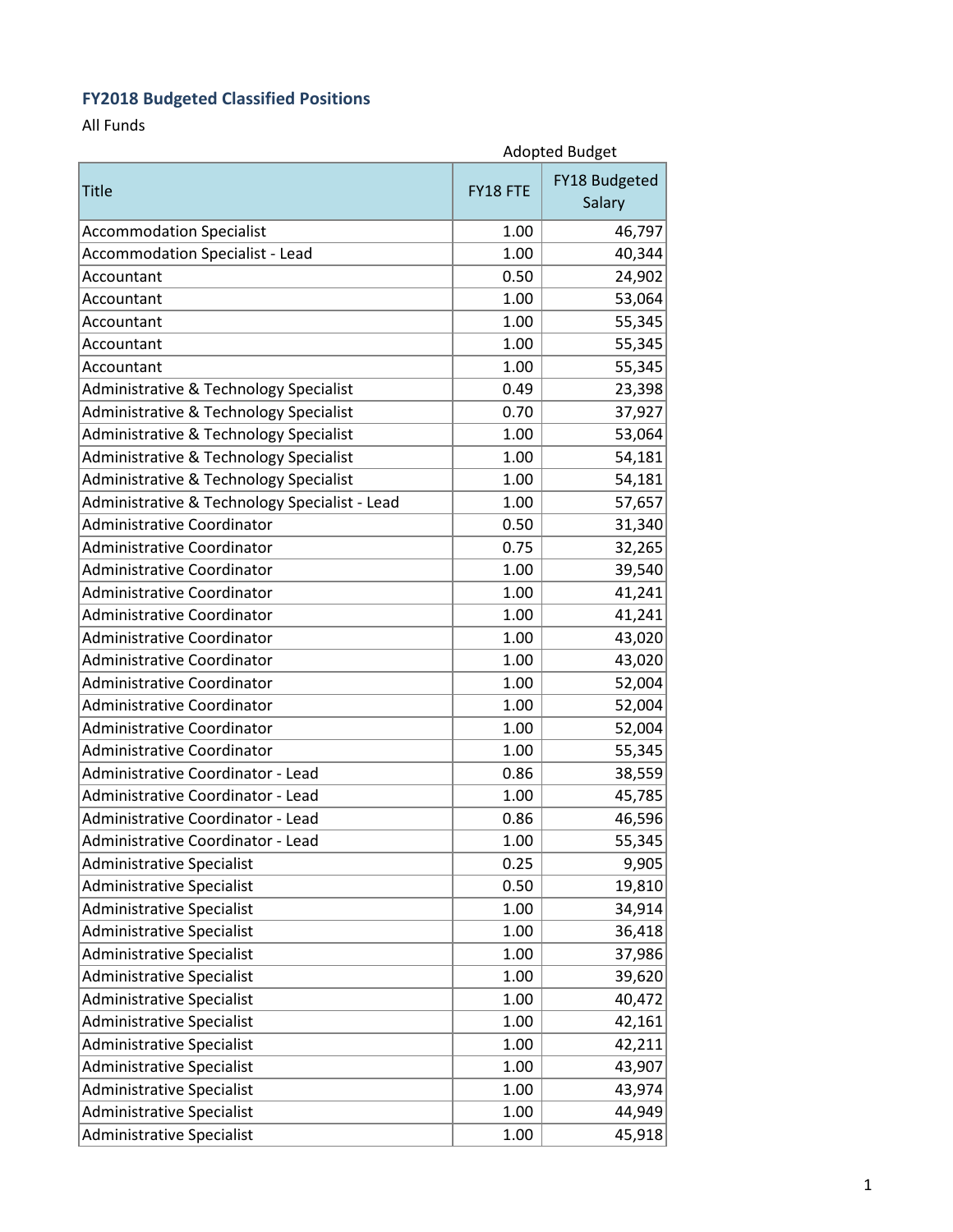| <b>Administrative Specialist</b>            | 1.00 | 45,918 |
|---------------------------------------------|------|--------|
| <b>Administrative Specialist</b>            | 1.00 | 45,918 |
| Administrative Specialist                   | 1.00 | 45,918 |
| <b>Administrative Specialist</b>            | 1.00 | 45,918 |
| <b>Administrative Specialist</b>            | 1.00 | 45,918 |
| <b>Administrative Specialist</b>            | 1.00 | 47,841 |
| <b>Administrative Specialist</b>            | 1.00 | 48,869 |
| <b>Administrative Specialist</b>            | 1.00 | 55,345 |
| Administrative Specialist - Lead            | 1.00 | 37,156 |
| Administrative Support Specialist           | 0.86 | 31,378 |
| <b>Administrative Support Specialist</b>    | 1.00 | 36,486 |
| Administrative Support Specialist           | 1.00 | 40,548 |
| Administrative Support Specialist           | 1.00 | 40,548 |
| Administrative Support Specialist           | 1.00 | 40,548 |
| Administrative Support Specialist - Lead    | 1.00 | 43,151 |
| Aircraft Maintenance Technician             | 1.00 | 43,020 |
| Aircraft Maintenance Technician - Lead      | 1.00 | 62,679 |
| Archives & Records Management Specialist    | 0.50 | 18,209 |
| Assessment/Testing Specialist 2             | 1.00 | 39,588 |
| Assessment/Testing Specialist 2             | 1.00 | 43,020 |
| <b>Assessment/Testing Specialist I</b>      | 0.50 | 20,274 |
| Assessment/Testing Specialist I             | 1.00 | 32,156 |
| Assessment/Testing Specialist I             | 1.00 | 34,982 |
| Assessment/Testing Specialist I             | 1.00 | 35,733 |
| Assessment/Testing Specialist I             | 1.00 | 40,548 |
| <b>Assessment/Testing Specialist I</b>      | 1.00 | 40,548 |
| <b>Automotive Mechanic</b>                  | 1.00 | 52,004 |
| <b>Book Buyer</b>                           | 1.00 | 32,808 |
| <b>Book Buyer</b>                           | 1.00 | 34,219 |
| <b>Book Buyer</b>                           | 1.00 | 38,829 |
| <b>Book Buyer</b>                           | 1.00 | 45,918 |
| <b>Book Buyer</b>                           | 1.00 | 45,918 |
| Carpenter                                   | 1.00 | 52,004 |
| Carpenter                                   | 1.00 | 52,004 |
| Carpenter - Lead                            | 1.00 | 55,345 |
| <b>Child Care Center Coordinator</b>        | 1.00 | 55,282 |
| Coordinator of Library Circulation Services | 1.00 | 43,151 |
| Costumer                                    | 0.50 | 24,434 |
| Courier                                     | 1.00 | 25,054 |
| <b>Custodial Services Coordinator</b>       | 1.00 | 43,151 |
| <b>Custodial Services Coordinator</b>       | 1.00 | 43,151 |
| Custodian                                   | 1.00 | 24,530 |
| Custodian                                   | 1.00 | 27,829 |
| Custodian                                   | 1.00 | 30,274 |
| Custodian                                   | 1.00 | 30,274 |
| Custodian                                   | 1.00 | 30,274 |
| Custodian                                   |      | 30,274 |
|                                             | 1.00 |        |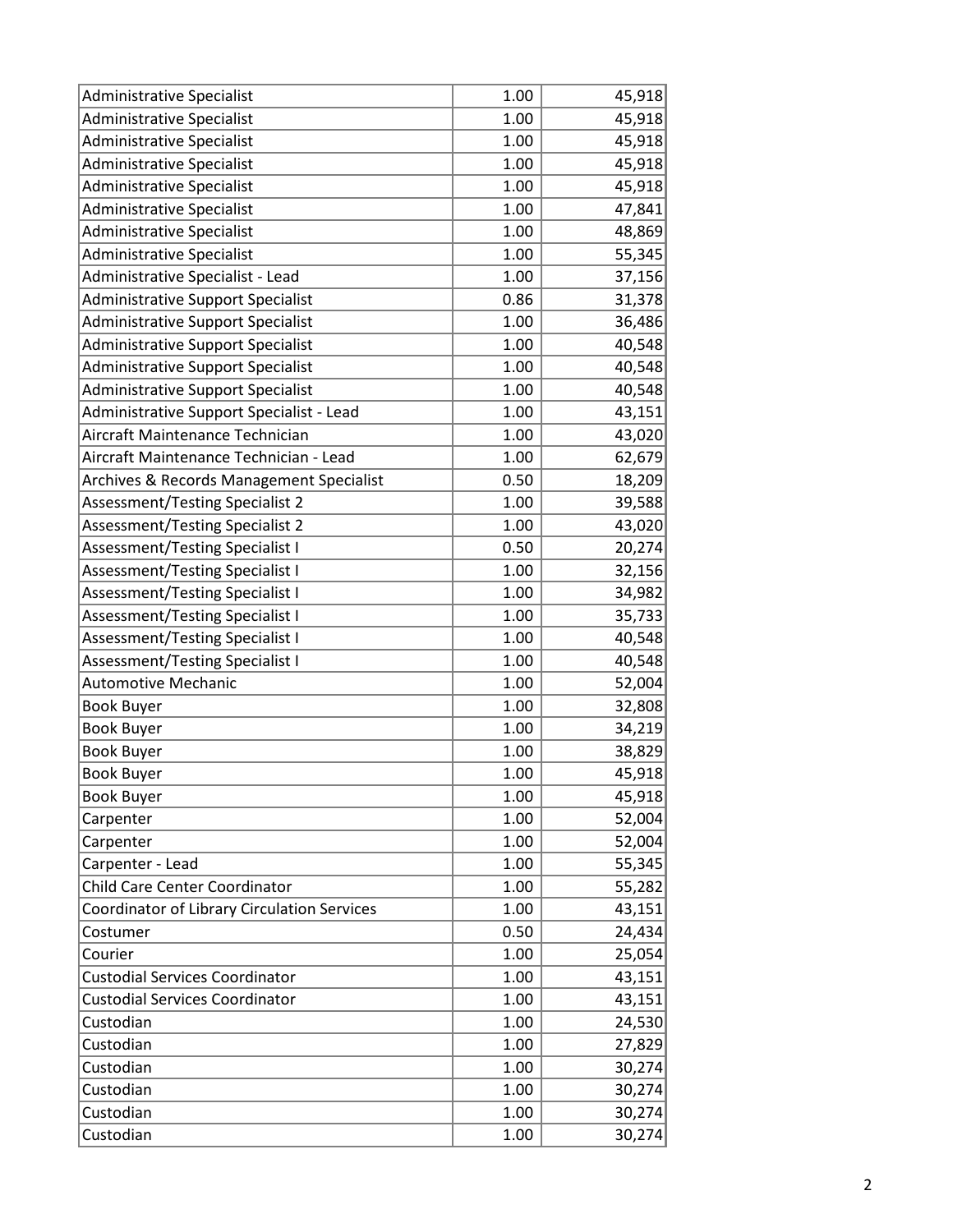| Custodian                                      | 1.00 | 30,927 |
|------------------------------------------------|------|--------|
| Custodian                                      | 1.00 | 33,643 |
| Custodian                                      | 1.00 | 33,643 |
| Custodian                                      | 1.00 | 33,643 |
| Custodian                                      | 1.00 | 33,643 |
| Custodian                                      | 1.00 | 33,643 |
| Custodian                                      | 1.00 | 33,643 |
| Custodian                                      | 1.00 | 33,643 |
| Custodian                                      | 1.00 | 33,643 |
| Custodian                                      | 1.00 | 33,643 |
| Custodian                                      | 1.00 | 33,643 |
| Custodian                                      | 1.00 | 35,933 |
| Degree Evaluator                               | 1.00 | 34,160 |
| Degree Evaluator                               | 1.00 | 41,292 |
| Degree Evaluator                               | 1.00 | 43,974 |
| Degree Evaluator                               | 1.00 | 44,919 |
| Department Coordinator                         | 1.00 | 46,797 |
| <b>Department Coordinator</b>                  | 1.00 | 50,907 |
| Department Coordinator                         | 1.00 | 50,907 |
| Department Coordinator                         | 1.00 | 52,004 |
| Department Coordinator                         | 1.00 | 52,004 |
| Department Coordinator                         | 1.00 | 55,345 |
| Department Coordinator - Lead                  | 0.04 | 2,306  |
| Department Coordinator - Lead                  | 0.04 | 2,307  |
| Department Coordinator - Lead                  | 0.25 | 13,836 |
| Department Coordinator - Lead                  | 0.50 | 27,672 |
| Developmental Disabilities Specialist 1        | 1.00 | 36,695 |
| Developmental Disabilities Specialist 1        | 1.00 | 40,548 |
| Developmental Disabilities Specialist 1 - Lead | 1.00 | 34,982 |
| Developmental Disabilities Specialist 2        | 1.00 | 38,685 |
| Developmental Disabilities Specialist 2        | 1.00 | 47,751 |
| Early Childhood Teacher                        | 0.69 | 24,584 |
| <b>Early Childhood Teacher</b>                 | 0.69 | 27,897 |
| <b>Early Childhood Teacher</b>                 | 0.69 | 27,897 |
| <b>Early Childhood Teacher</b>                 | 0.89 | 35,885 |
| <b>Early Childhood Teacher</b>                 | 0.89 | 35,885 |
| Early Childhood Teacher                        | 0.89 | 35,885 |
| Electrician                                    | 1.00 | 50,778 |
| Electrician - Lead                             | 1.00 | 75,437 |
| <b>Facilities Specialist</b>                   | 0.70 | 21,567 |
| <b>Facility Coordinator</b>                    | 1.00 | 48,869 |
| <b>Facility Planner 2</b>                      | 1.00 | 75,437 |
| <b>Facility Planner 2</b>                      | 1.00 | 75,437 |
| <b>Financial Aid Advisor</b>                   | 1.00 | 43,893 |
| <b>Financial Aid Advisor</b>                   | 1.00 | 46,768 |
| <b>Financial Aid Advisor</b>                   | 1.00 | 47,751 |
| <b>Financial Aid Advisor</b>                   | 1.00 | 51,947 |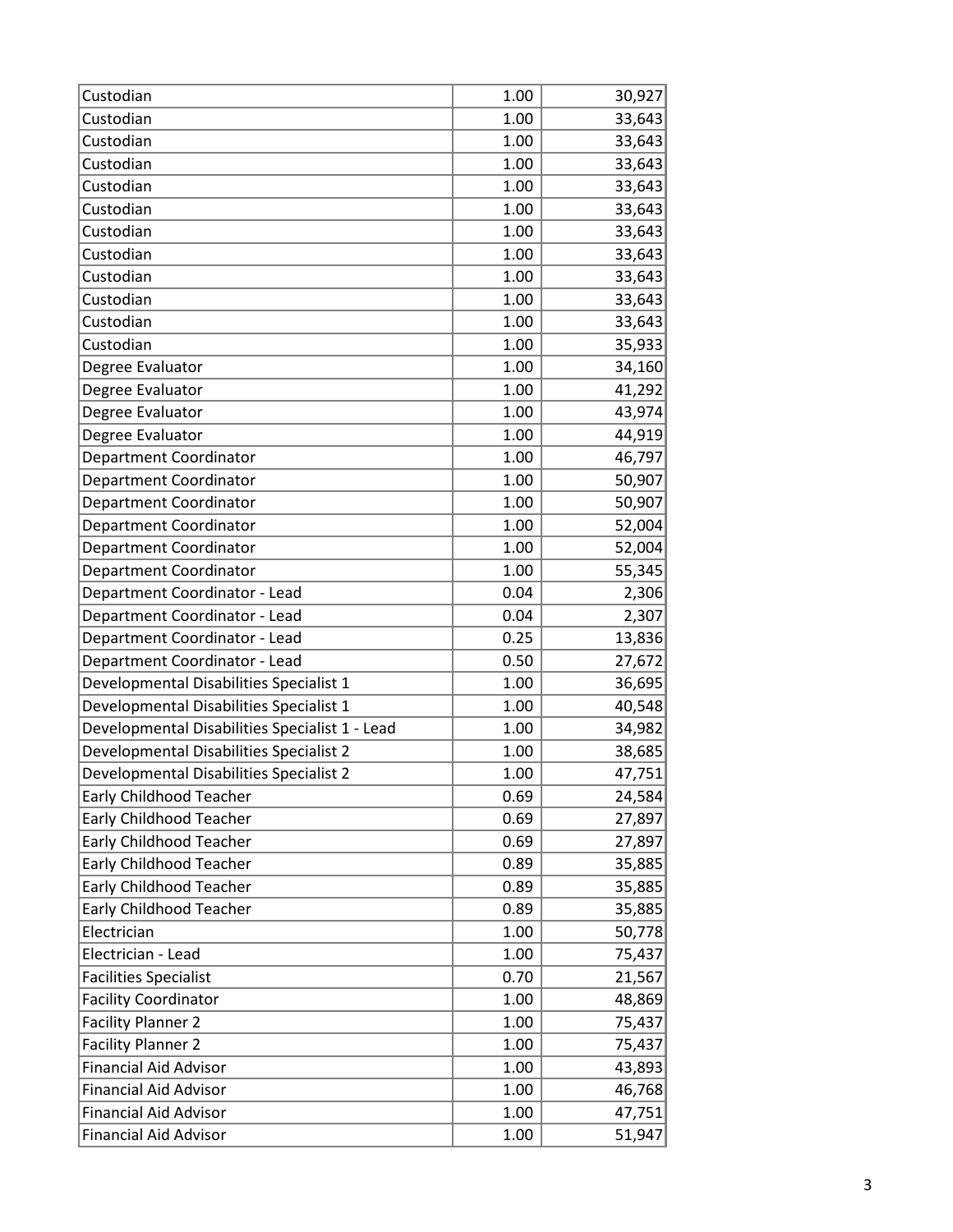| <b>Financial Aid Advisor</b>             | 1.00 | 55,345 |
|------------------------------------------|------|--------|
| <b>Financial Aid Advisor</b>             | 1.00 | 55,345 |
| <b>Financial Aid Advisor</b>             | 1.00 | 55,345 |
| <b>Financial Aid Advisor</b>             | 1.00 | 58,899 |
| <b>Financial Aid Representative</b>      | 1.00 | 36,350 |
| <b>Financial Specialist 1</b>            | 0.25 | 10,788 |
| <b>Financial Specialist 1</b>            | 0.50 | 21,576 |
| <b>Financial Specialist 1</b>            | 0.63 | 27,185 |
| <b>Financial Specialist 1</b>            | 1.00 | 40,499 |
| <b>Financial Specialist 1</b>            | 1.00 | 43,151 |
| <b>Financial Specialist 2</b>            | 1.00 | 37,156 |
| <b>Financial Specialist 2</b>            | 1.00 | 41,292 |
| Financial Specialist 2 - Lead            | 1.00 | 48,869 |
| Financial Specialist 2 - Lead            | 1.00 | 52,004 |
| <b>Food Service Coordinator</b>          | 0.60 | 23,297 |
| <b>Food Service Coordinator</b>          | 0.82 | 26,903 |
| <b>Food Service Coordinator</b>          | 0.77 | 33,226 |
| <b>Food Service Coordinator</b>          | 0.82 | 33,883 |
| <b>Food Service Coordinator</b>          | 1.00 | 38,829 |
| <b>Food Service Coordinator</b>          | 1.00 | 45,918 |
| Food Service Specialist-Lead             | 0.50 | 11,758 |
| Food Service Specialist-Lead             | 0.65 | 21,733 |
| Foodservice Coordinator-Lead             | 0.84 | 31,908 |
| <b>Graphic Artist</b>                    | 1.00 | 41,292 |
| Groundskeeper - Lead                     | 1.00 | 50,907 |
| Groundskeeper/Equipment Operator         | 1.00 | 34,982 |
| HR Analyst 0                             | 1.00 | 49,803 |
| HR Analyst 1                             | 1.00 | 47,751 |
| HR Analyst 1                             | 1.00 | 48,718 |
| HR Analyst 1                             | 1.00 | 55,345 |
| HR Analyst 1                             | 1.00 | 55,345 |
| HR Analyst 2                             | 1.00 | 66,634 |
| HR Analyst 2                             | 1.00 | 66,634 |
| <b>HVAC Technician</b>                   | 1.00 | 58,899 |
| <b>HVAC Technician - Lead</b>            | 1.00 | 62,679 |
| Information Technology Technician - Adv. | 0.36 | 21,204 |
| Information Technology Technician - Adv. | 0.64 | 37,695 |
| Information Technology Technician - Adv. | 1.00 | 48,718 |
| Information Technology Technician - Adv. | 1.00 | 55,282 |
| Information Technology Technician - Adv. | 1.00 | 58,899 |
| Information Technology Technician - Adv. | 1.00 | 58,899 |
| Information Technology Technician - Adv. | 1.00 | 58,899 |
| Information Technology Technician - Adv. | 1.00 | 58,899 |
| Information Technology Technician - Adv. | 1.00 | 58,899 |
| Information Technology Technician - Adv. | 1.00 | 66,634 |
| Information Technology Technician - Int. | 0.50 | 24,884 |
| Information Technology Technician - Int. | 0.84 | 40,077 |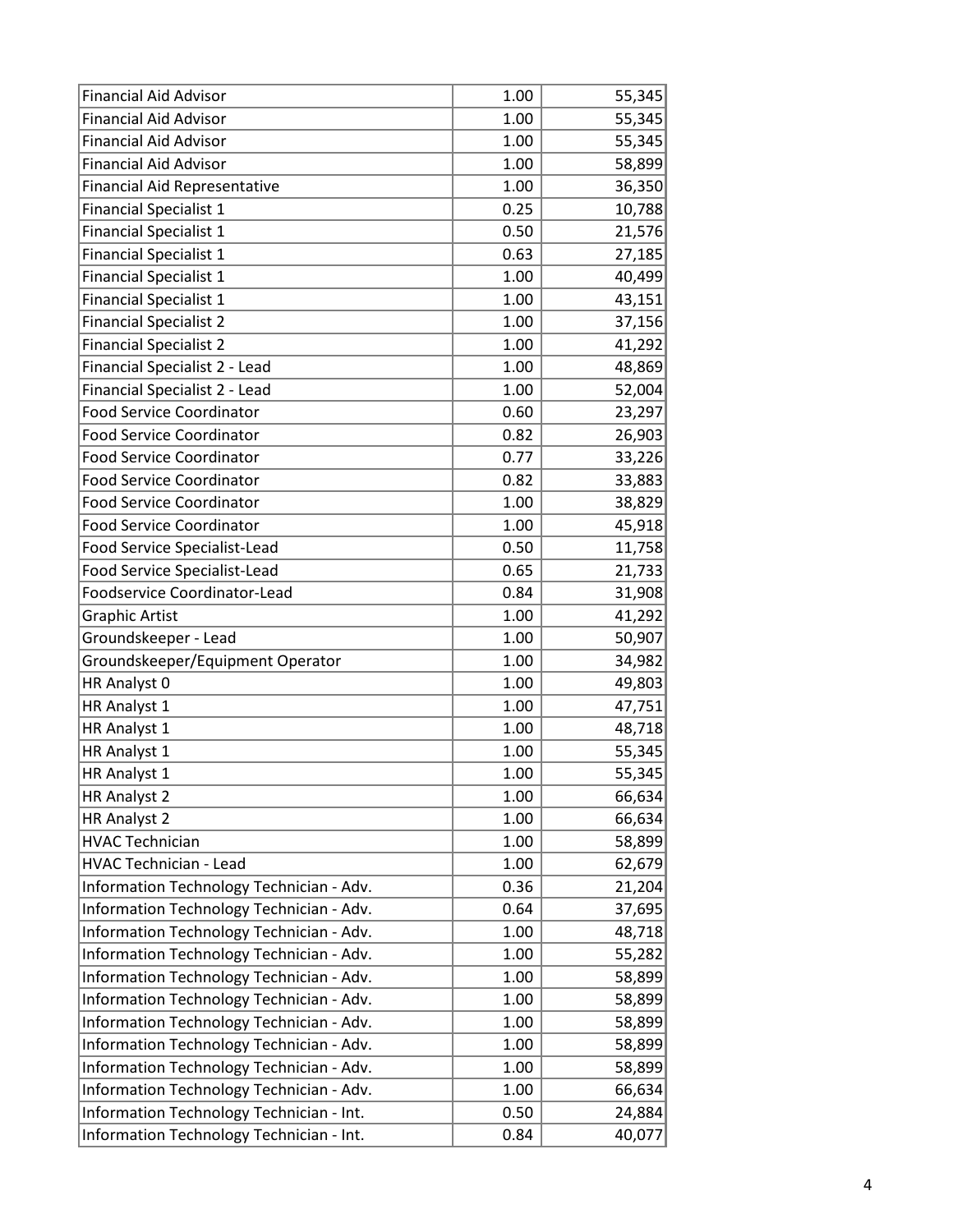| <b>Instructional Coordinating Specialist</b> | 0.25 | 9,307  |
|----------------------------------------------|------|--------|
| <b>Instructional Coordinating Specialist</b> | 0.50 | 18,614 |
| <b>Instructional Coordinating Specialist</b> | 0.50 | 21,576 |
| <b>Instructional Coordinating Specialist</b> | 0.70 | 32,912 |
| <b>Instructional Specialist</b>              | 0.42 | 18,123 |
| <b>Instructional Specialist</b>              | 0.50 | 21,576 |
| <b>Instructional Specialist</b>              | 0.50 | 21,576 |
| <b>Instructional Specialist</b>              | 0.80 | 29,783 |
| <b>Instructional Specialist</b>              | 0.73 | 31,500 |
| <b>Instructional Specialist</b>              | 0.84 | 36,247 |
| <b>Instructional Specialist</b>              | 0.84 | 36,247 |
| <b>Instructional Specialist</b>              | 1.00 | 43,151 |
| <b>Instructional Specialist</b>              | 1.00 | 45,918 |
| <b>KLCC Program Host</b>                     | 0.63 | 28,928 |
| <b>KLCC Program Host</b>                     | 0.75 | 36,652 |
| KLCC Program Host - Lead                     | 1.00 | 45,868 |
| KLCC Program Host - Lead                     | 1.00 | 46,797 |
| KLCC Program Host - Lead                     | 1.00 | 47,841 |
| <b>KLCC Sales Representative</b>             | 1.00 | 23,089 |
| <b>KLCC Sales Representative</b>             | 1.00 | 27,912 |
| Library Assistant                            | 1.00 | 31,578 |
| Library Assistant                            | 1.00 | 32,937 |
| Library Associate                            | 1.00 | 41,292 |
| Library Associate                            | 1.00 | 48,869 |
| Library Technician                           | 1.00 | 33,543 |
| Loan Advisor                                 | 1.00 | 55,345 |
| Maintenance Worker                           | 1.00 | 52,965 |
| <b>Marketing Specialist</b>                  | 1.00 | 43,151 |
| Network Administration Specialist - Adv.     | 1.00 | 62,468 |
| Network Administration Specialist - Adv.     | 1.00 | 75,437 |
| Network Administration Specialist - Adv.     | 1.00 | 75,437 |
| Network Administration Specialist - Adv.     | 1.00 | 75,437 |
| Network Administration Specialist - Adv.     | 1.00 | 75,437 |
| Network Administration Specialist - Adv.     | 1.00 | 75,437 |
| Network Administration Specialist - Adv.     | 1.00 | 75,437 |
| Network Administration Specialist - Adv.     | 1.00 | 75,437 |
| Network Administration Specialist - Int.     | 1.00 | 63,795 |
| <b>Office Support Specialist</b>             | 0.51 | 18,259 |
| Painter                                      | 1.00 | 48,869 |
| Painter                                      | 1.00 | 52,004 |
| <b>Procurement Specialist</b>                | 1.00 | 45,868 |
| <b>Procurement Specialist</b>                | 1.00 | 48,869 |
| <b>Production Copier Operator</b>            | 1.00 | 40,548 |
| Project Coordinator                          | 0.25 | 14,404 |
| Project Coordinator                          | 0.50 | 31,340 |
| Project Coordinator                          | 0.50 | 31,340 |
| Project Coordinator                          | 0.75 | 43,210 |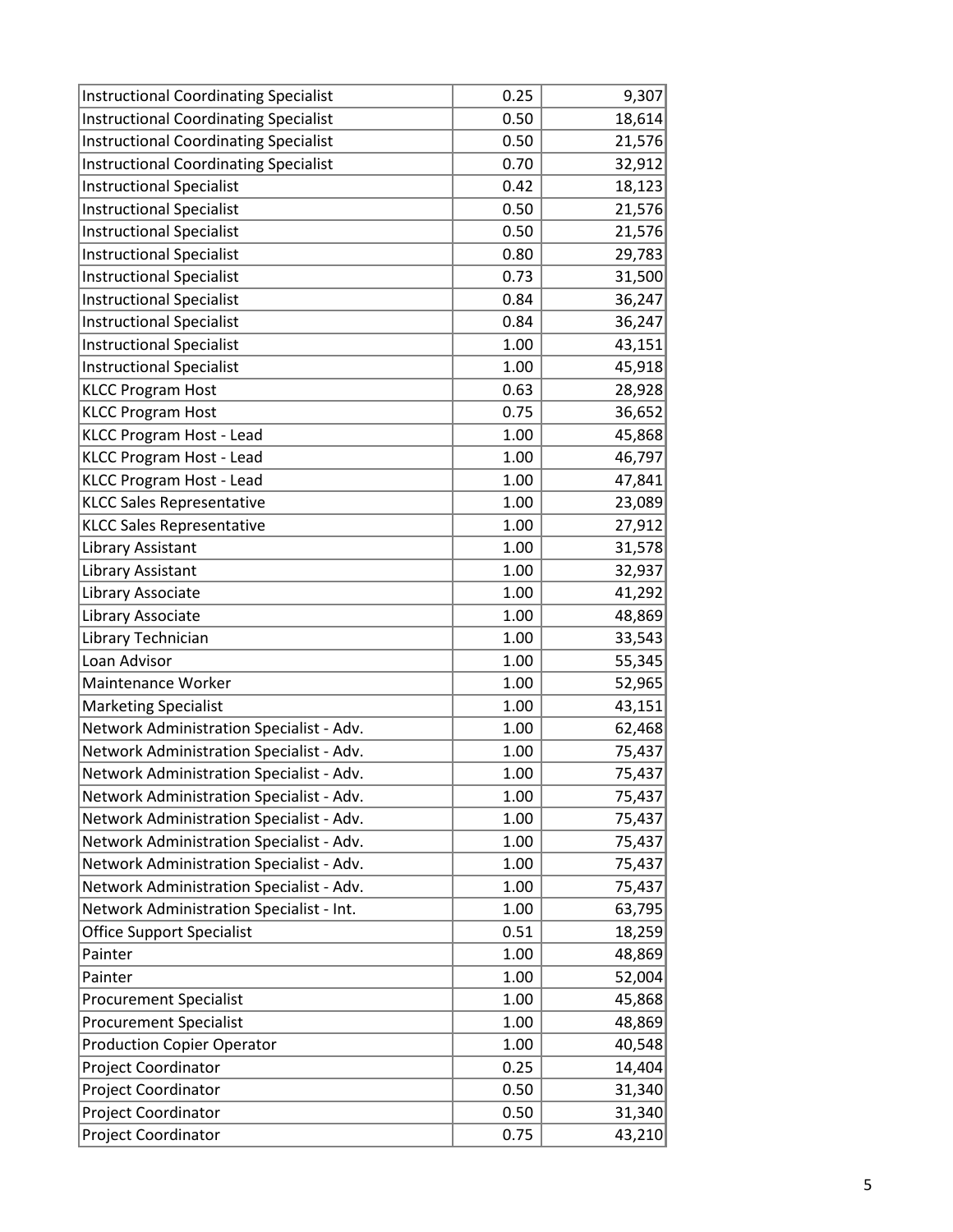| <b>Project Coordinator</b> | 1.00     | 45,785 |
|----------------------------|----------|--------|
| Project Coordinator        | 0.83     | 46,982 |
| Project Coordinator        | 1.00     | 48,681 |
| Project Coordinator        | 1.00     | 49,710 |
| Project Coordinator        | 1.00     | 49,710 |
| Project Coordinator        | 1.00     | 52,902 |
| Project Coordinator        | 1.00     | 56,401 |
| Project Coordinator        | 1.00     | 56,401 |
| Project Coordinator        | 1.00     | 56,401 |
| Project Coordinator        | 1.00     | 56,401 |
| Project Coordinator        | 1.00     | 56,401 |
| Project Coordinator        | 1.00     | 57,614 |
| Project Coordinator        | 1.00     | 57,614 |
| Project Coordinator        | 1.00     | 58,829 |
| Project Coordinator        | 1.00     | 60,093 |
| Project Coordinator        | 1.00     | 61,359 |
| Project Coordinator        | 1.00     | 61,359 |
| Project Coordinator        | 1.00     | 61,359 |
| Project Coordinator        | 1.00     | 61,359 |
| Project Coordinator        | 1.00     | 61,359 |
| Project Coordinator        | 1.00     | 61,359 |
| Project Coordinator        | 1.00     | 62,679 |
| Project Coordinator        | 1.00     | 62,679 |
| Project Coordinator        | 1.00     | 62,679 |
| Project Coordinator        | 1.00     | 62,679 |
| Project Coordinator        | 1.00     | 62,679 |
| Project Coordinator        | 1.00     | 62,679 |
| Project Coordinator        | 1.00     | 62,679 |
| Project Coordinator        | 1.00     | 62,679 |
| Project Coordinator        | 1.00     | 62,679 |
| Project Coordinator        | 1.00     | 62,679 |
| Project Coordinator        | 1.00     | 62,679 |
| Project Coordinator        | 1.00     | 62,679 |
| Project Coordinator        | 1.00     | 62,679 |
| Project Coordinator        | 1.00     | 62,680 |
| Project Coordinator        | 1.00     | 66,634 |
| <b>Project Coordinator</b> | 1.00     | 66,634 |
| Project Coordinator - Lead | $1.00\,$ | 51,801 |
| Project Coordinator - Lead | 1.00     | 61,302 |
| Project Coordinator - Lead | 1.00     | 61,302 |
| Project Coordinator - Lead | 1.00     | 66,634 |
| Project Coordinator - Lead | 1.00     | 66,634 |
| Project Specialist 1       | 0.60     | 28,705 |
| Project Specialist 1       | 1.00     | 43,974 |
| Project Specialist 1       | 1.00     | 45,868 |
| Project Specialist 1       | 1.00     | 52,004 |
| Project Specialist 2       | 0.30     | 13,451 |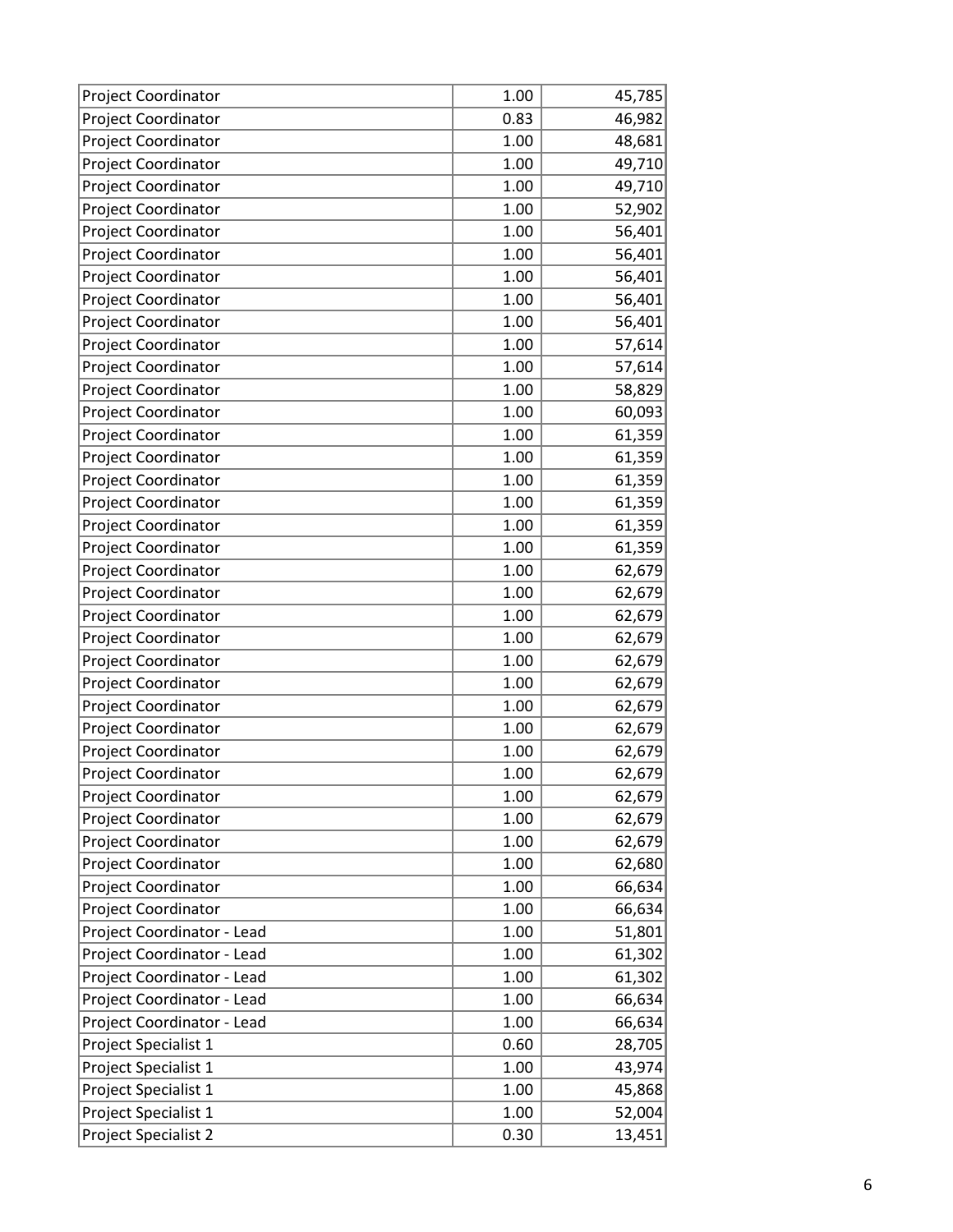| Project Specialist 2                      | 0.40     | 22,138 |
|-------------------------------------------|----------|--------|
| Project Specialist 2                      | 0.50     | 25,974 |
| Project Specialist 2                      | 0.70     | 31,385 |
| Project Specialist 2                      | 1.00     | 42,079 |
| Project Specialist 2                      | 1.00     | 43,893 |
| Project Specialist 2                      | 1.00     | 48,776 |
| Project Specialist 2                      | 1.00     | 48,902 |
| Project Specialist 2                      | 1.00     | 49,803 |
| Project Specialist 2                      | 1.00     | 55,345 |
| Project Specialist 2                      | 1.00     | 55,345 |
| <b>Public Information Specialist</b>      | 0.50     | 26,005 |
| <b>Public Information Specialist</b>      | $1.00\,$ | 52,004 |
| Public Safety Officer 1                   | 1.00     | 43,974 |
| Public Safety Officer 1                   | 1.00     | 47,751 |
| Public Safety Officer 1 - Lead            | 1.00     | 37,911 |
| Public Safety Officer 2                   | 1.00     | 55,345 |
| Public Safety Officer 2 - Lead            | 1.00     | 39,540 |
| <b>Recreation/Club Sports Coordinator</b> | 1.00     | 40,548 |
| <b>Retention Support Team Captain</b>     | 1.00     | 41,321 |
| Science Laboratory Coordinator            | 1.00     | 52,999 |
| Science Laboratory Coordinator            | 1.00     | 58,899 |
| Special Maintenance - Lead                | 1.00     | 48,869 |
| <b>Student Advisor 2</b>                  | 0.22     | 10,494 |
| <b>Student Advisor 2</b>                  | 0.67     | 36,373 |
| <b>Student Advisor 2</b>                  | 0.79     | 38,315 |
| <b>Student Advisor 2</b>                  | 1.00     | 38,685 |
| <b>Student Advisor 2</b>                  | 1.00     | 39,540 |
| <b>Student Advisor 2</b>                  | 1.00     | 40,392 |
| <b>Student Advisor 2</b>                  | 1.00     | 41,241 |
| <b>Student Advisor 2</b>                  | 1.00     | 41,241 |
| <b>Student Advisor 2</b>                  | 1.00     | 41,241 |
| <b>Student Advisor 2</b>                  | 1.00     | 43,020 |
| <b>Student Advisor 2</b>                  | 1.00     | 44,781 |
| <b>Student Advisor 2</b>                  | 1.00     | 44,870 |
| <b>Student Advisor 2</b>                  | 1.00     | 49,803 |
| <b>Student Advisor 2</b>                  | 1.00     | 52,004 |
| <b>Student Advisor 2</b>                  | 1.00     | 52,004 |
| <b>Student Advisor 2</b>                  | 1.00     | 55,345 |
| <b>Student Advisor 2</b>                  | 1.00     | 55,345 |
| <b>Student Advisor 2 - Lead</b>           | 1.00     | 47,711 |
| <b>Student Advisor 3</b>                  | 1.00     | 36,350 |
| <b>Student Services Specialist</b>        | 1.00     | 32,196 |
| Student Services Specialist - Lead        | 1.00     | 36,486 |
| Students First! Service Representative    | 1.00     | 40,344 |
| Students First! Service Representative    | 1.00     | 44,870 |
| Students First! Service Representative    | 1.00     | 52,004 |
| Students First! Service Representative    | 1.00     | 52,004 |